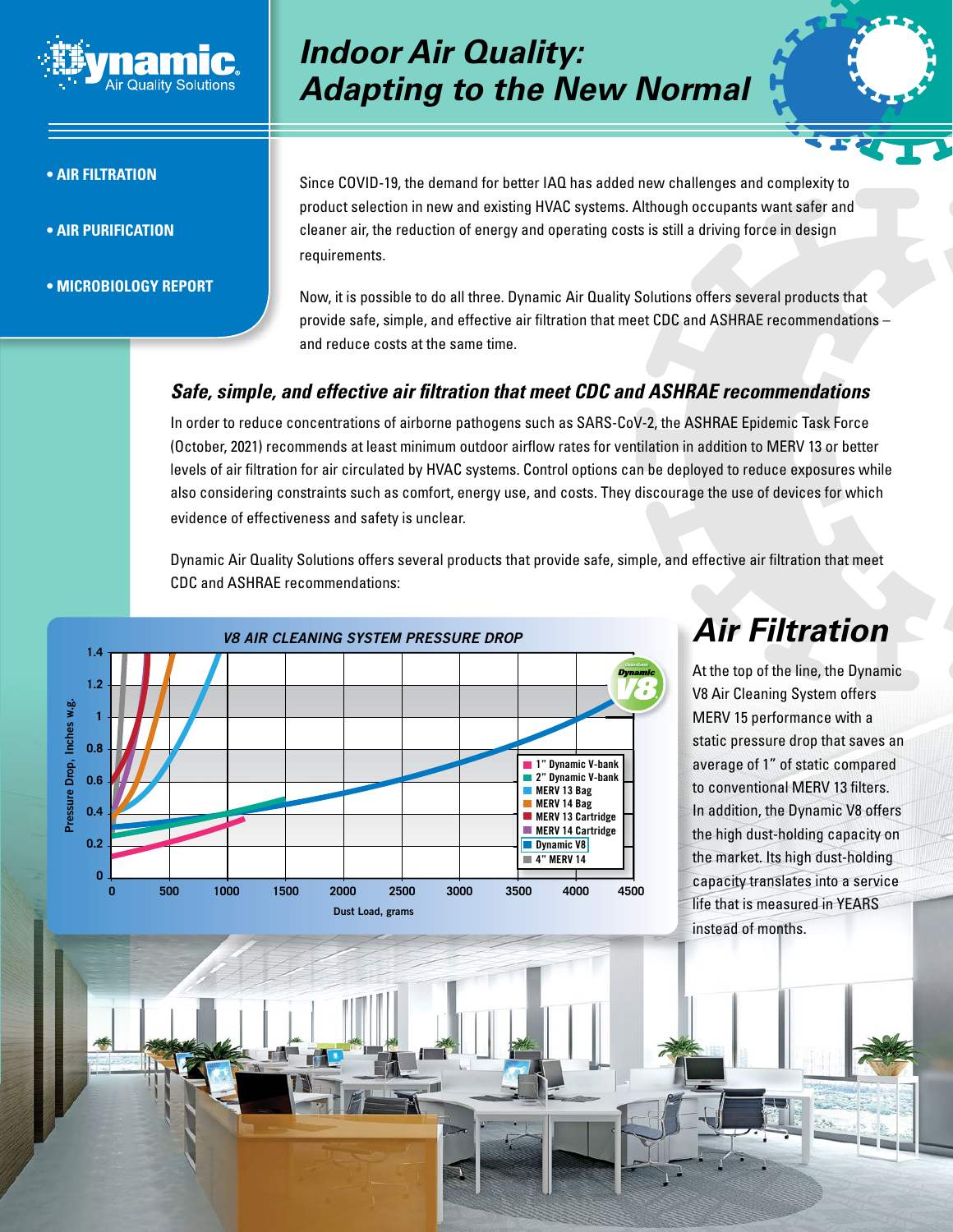*In addition to the Dynamic V8, Dynamic Air Quality Solutions offers a wide range of products that are easy to retrofit into existing systems.*



The same technologies that clean the air in hospitals and clean rooms are available to keep building occupants safe in light commercial environments. Dynamic panel air cleaners utilize non-ionizing polarized-media technology to deliver exceptional air quality - removing ultrafine particles (including viruses) at a lower static pressure than conventional filters. Available in 1-inch and 2-inch panels, these air cleaners operate on low voltage acquired from the HVAC system and slide into existing filter tracks to provide performance that exceeds that of MERV 13 passive filters but with a much lower pressure drop.



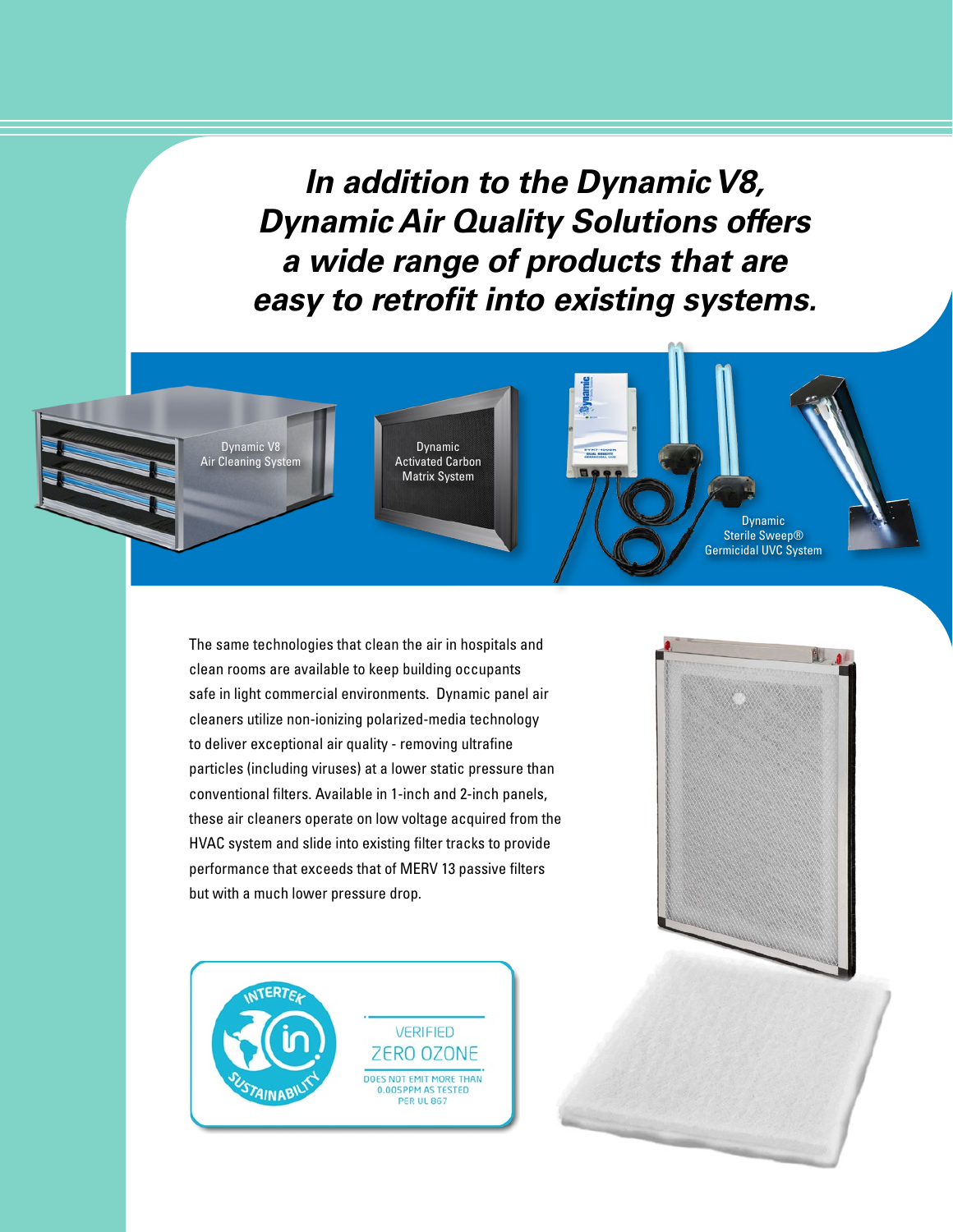

*As shown above, a Dynamic 2" Panel Air Cleaner provides comparable effectiveness to a MERV 13 conventional filter, while holding almost four times the dust (below)*